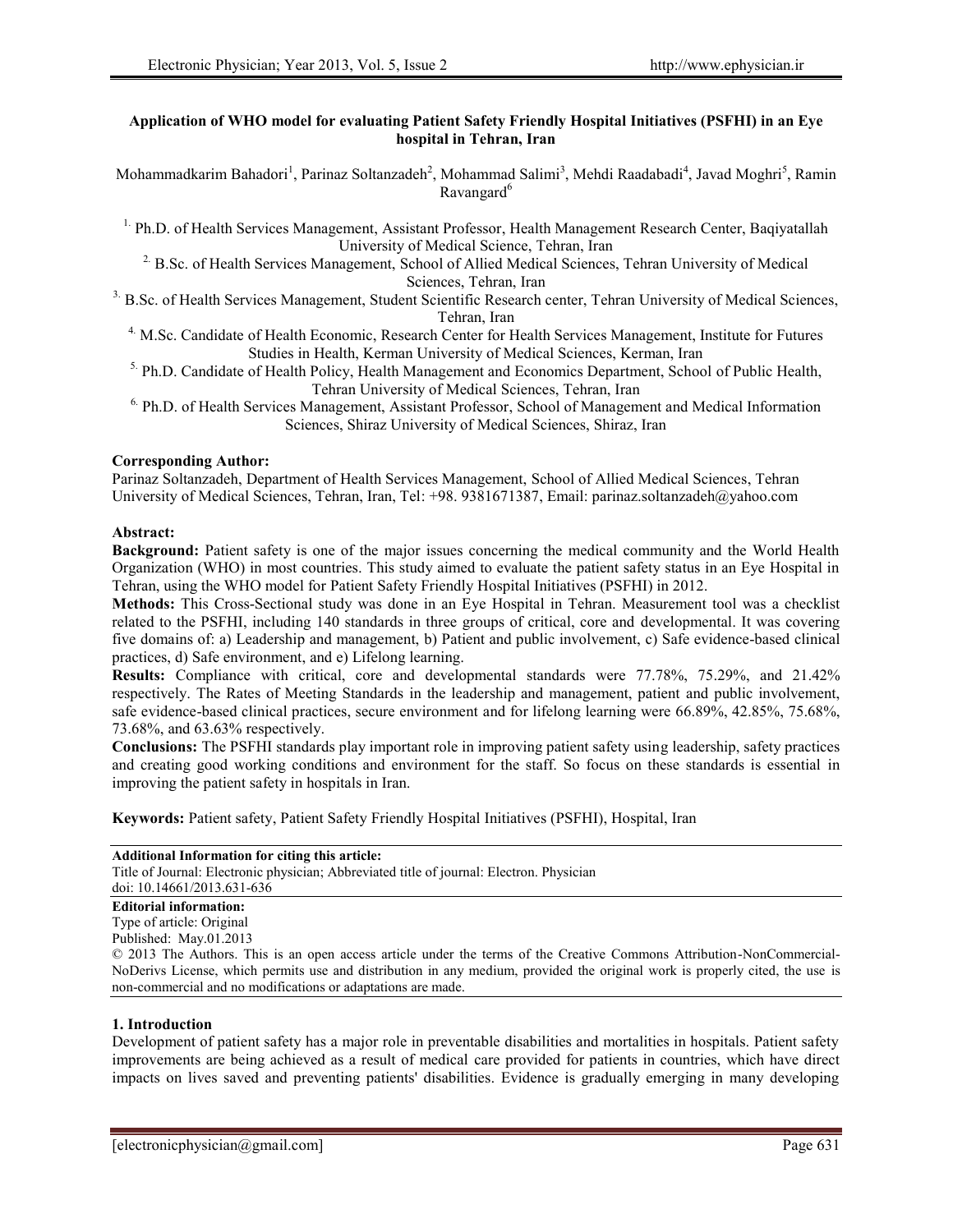countries (1-3) and there is a slow but continuous increasing trend among policymakers and practitioners in awareness of the risks associated with unsafe health care (4).

Healthcare related infections in some developing countries are 20 times higher than in developed countries (5). It seems necessary that in developing countries some efforts should be made to collect evidence related to the unsafe care simultaneously with efforts to deal with this problem (6). So far, extensive studies have been conducted in many countries, such as Iran, in some areas related to patient safety and side effects of healthcare, including the incidence of bed sores, infections and falling out of bed (7-18), which their results indicate a high percentage of complications after treatment, hospital infections, increased length of hospital stay and other complications related to hospitalization and treatment. One of these studies that conducted in six countries, including Egypt, Jordan, Morocco, Sudan, Tunisia and Yemen, showed that about 18% of inpatient admissions were related to adverse events. Although some progress has been made in very complex areas of health care, there is still a sense of hopelessness about the results improving patient safety (19-20).

Countries of the Eastern Mediterranean Region, with support of the World Health Organization, have adopted a similar approach by way of the Patient Safety Friendly Hospital Initiative (PSFHI). This initiative was launched by the Eastern Mediterranean Regional Office of the World Health Organization (WHO EMRO) in 2007 to tackle the enormous problem of unsafe healthcare in the region. This pattern is considered as a valuable tool for evaluating patient safety, due to its consideration to the various aspects of patient safety and standard plan in each field. However, so far little research has been done by researchers on patient safety using the PSFHI tool.

Due to the importance of the issue and the lack of research in the country, this study conducted to evaluate the patient safety status in an Eye Hospital in Tehran, using the WHO model for patient safety friendly hospital Initiatives in 2012.

# **2. Material and Methods**

This study was a cross-sectional and descriptive study conducted in an Eye Hospital in Tehran in 2012. Sample of study included only Farabi Eye Hospital because it's unique in Middle East and has selected by Tehran University of Medical Sciences for implementing PSFHI. Data collection tool was checklist related to the PSFHI. The assessment checklist included 140 safety standards in five domains including: leadership and management, patient and public involvement, safe evidence-based clinical practices, safe environment and lifelong learning. Standards were classified in three categories of critical (20), core (90) and developmental (30) standards. Totally, 143 cases of documents were assessed in various activities in hospital, including patient safety activities and its promotion in hospitals, medical equipment and maintenance management, tasks and competencies of clinical staff and their performance, programs and policies of the hospital, patient rights, activities related to the quality section and improvement of hospital, infection control, blood banks, medical systems, medical records, environment security and waste management, as well as a number of questions for an interview with the hospital administrator, heads of some departments, staff and patients, some observations of the different parts and records (table 1). Reliability and validity of checklist was approved by the Eastern Mediterranean Regional Office of WHO. Each of the standards was scored using the assessment manual and, then, was analyzed comparatively using descriptive statistics, including mean, frequency, frequency percentage.

| <b>Areas</b>                           | sub-domains | <b>Standards</b> |      |               |              |
|----------------------------------------|-------------|------------------|------|---------------|--------------|
|                                        |             | critical         | core | developmental | <b>Total</b> |
| Leadership and Management              |             |                  | 20   |               | 36           |
| Patient and public involvement         |             |                  | 16   | 10            | 28           |
| Safe evidence-based clinical practices |             |                  | 29   |               | 44           |
| Safe environment                       |             |                  |      |               | 21           |
| Lifelong learning                      |             |                  | O    |               |              |
| Maximum Score                          | 24          | 20               | 90   | 30            | 140          |

**Table 1.** Patient safety domains, sub-domains and Standards

### **3. Results**

Critical standards included 20 standards in different domains that minimum standards were in this category. Based on the obtained results, 55.56% of the critical standards had gotten a full score, 22.22% relative score, and 22.22% zero score, which totally 77.78% of the considered standards had been met. Core standards consisted of 90 standards in different domains of which 55.29% had gotten full score, 20% relative score, and 24.71% zero score, which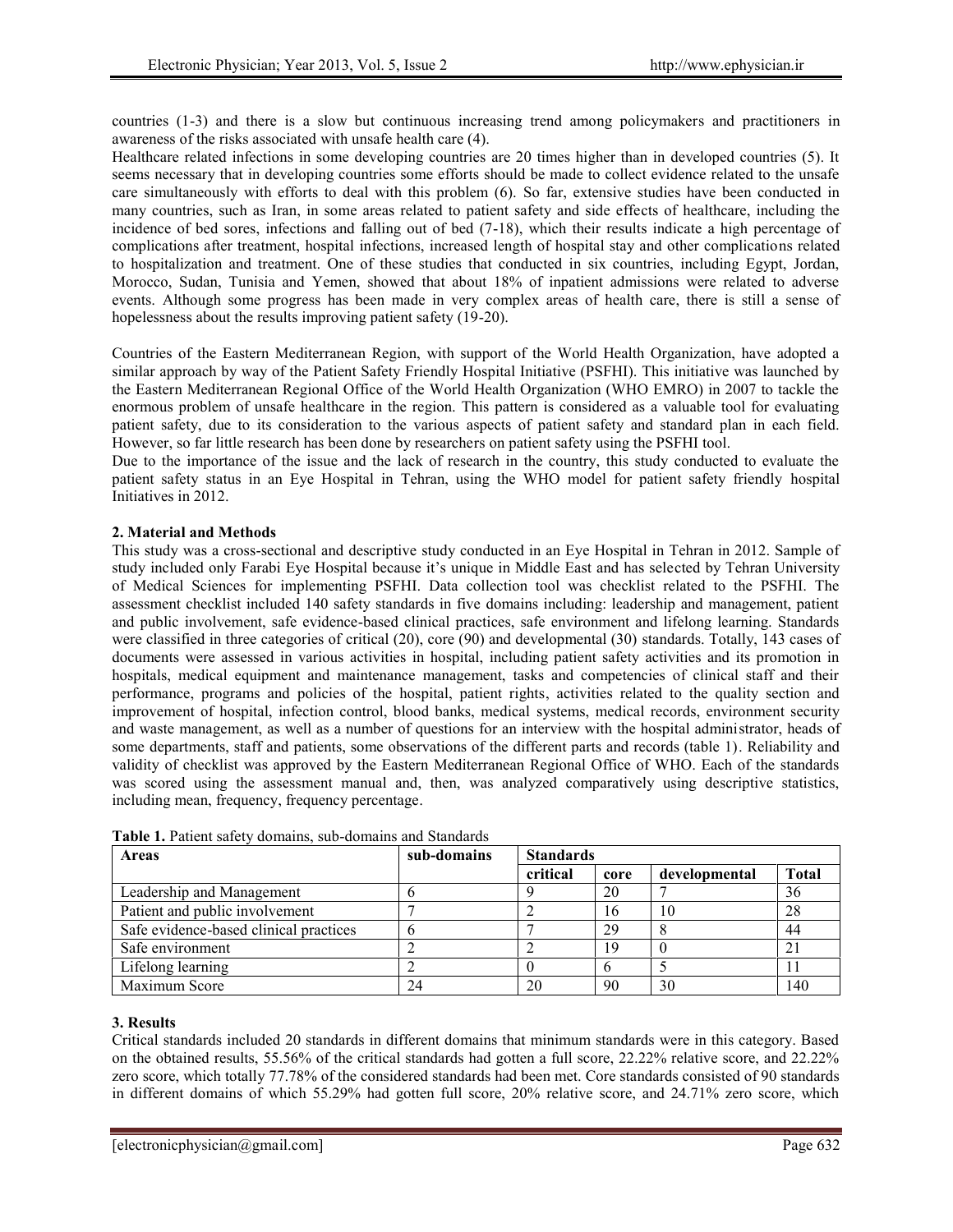totally 75.29% of the standards had been met. And in developmental standards 10.71% had gotten full score, 10.71% relative score, and 78.57% zero score, which totally 21.42% of the related standards had been achieved in the studied hospital. Overall, the critical standards and developmental standards had met the highest (77.78%) and lowest (21.42%) standards, respectively (Table 2).

| <b>Standards</b>        | <b>Full Score</b> | <b>Relative Score</b> | <b>Zero Score</b> | The Rate of Meeting Standards |
|-------------------------|-------------------|-----------------------|-------------------|-------------------------------|
| Critical Standards      | $\%$ 55.56        | $\%$ 22.22            | $\%$ 22.22        | $\%$ 77.78                    |
| Core Standards          | $\%$ 55.29        | $\% 20$               | $\%$ 24.71        | $\%$ 75.29                    |
| Developmental Standards | $\%$ 10.71        | $\%$ 10.71            | $\%$ 78.57        | $\%$ 21.42                    |

**Table 2.** Percentage of scores of standards (in terms of importance and priority)

The first area, leadership and management, included 36 standards which 30.56% had gotten full score, 33.33% relative score, and 36.11% zero score and, totally, 66.89% of standards had been met. In patient and public involvement, 35.71% had achieved full score, 7.14% had gotten relative score, and 57.15% had gotten zero score, which totally 42.85% of these standards had been met. In safe evidence-based clinical practices, 67.57% of standards had gotten full score, 8.11% had received relative score, and 24.32% had gotten zero score, and totally 75.68% of standards had been met. In safe environment, 68.42% had gotten full score, 26.5% had achieved relative score, and 26.31% had gotten zero score, which totally included 73.68% of standards had been met. Also, in the lifelong learning, 9.90% had gotten full score, 54.54% had achieved relative score, and 36.36% had gotten zero score, and totally 63.63% of standards had been met (Table 3).

Overall, safe evidence-based clinical practices (with 75.68%) and patient and public involvement (with 42.85%) had obtained the highest and lowest scores, respectively. Finally, critical standards related to the patient and public involvement, as well as, safe environment had obtained the highest rate of meeting standards (with 100%). However, the developmental standards related to the patient and public involvement had obtained the lowest scores (with zero score) (Table 4).

| <b>Domains</b>                 | <b>Full Score</b> | <b>Relative Score</b> | <b>Zero Score</b>   | The Rate of Meeting |
|--------------------------------|-------------------|-----------------------|---------------------|---------------------|
|                                |                   |                       |                     | <b>Standards</b>    |
| Leadership and Management      | $\% 30.56$        | $\%$ 33.33            | $\%36.11$           | %66.89              |
| Patient and public involvement | $\%$ 35.71        | $\frac{9}{6}$ 7.14    | $\%$ 57.15          | $\%$ 42.85          |
| Safe evidence-based clinical   | $\%$ 67.57        | $\frac{9}{6}$ 8 11    | $\frac{9}{6}$ 24.32 | $\%$ 75.68          |
| practices                      |                   |                       |                     |                     |
| Safe environment               | $\%$ 68.42        | $\% 5.26$             | $\%$ 26.31          | $\%$ 73.68          |
| Lifelong learning              | $\%9.09$          | $\%$ 54.54            | $\%36.36$           | $\%$ 63.63          |

**Table 3.** Percentage of scores of Domains in hospital

| Table 4. Percentage of scores of sub-domains in hospital |  |  |  |
|----------------------------------------------------------|--|--|--|
|                                                          |  |  |  |

| <b>Domains</b>                         | <b>Standards</b> |           |                      |  |  |
|----------------------------------------|------------------|-----------|----------------------|--|--|
|                                        | <b>Critical</b>  | Core      | <b>Developmental</b> |  |  |
| Leadership and Management              | $\%66/66$        | %80       | $\%$ 14.28           |  |  |
| Patient and public involvement         | $\%$ 100         | $\%$ 62.5 | $\%$ 0.00            |  |  |
| safe evidence-based clinical practices | %80              | $\%84.61$ | $\%$ 33.33           |  |  |
| Safe environment                       | $\%$ 100         | %70.58    | Does not exist       |  |  |
| Lifelong learning                      | Does not exist   | $\%66.67$ | $\%$ 60              |  |  |

### **4. Discussion**

Patient safety has recognized as a problem in most countries. One of the most important actions in patient safety is identifying the root of causes and conducting research for solving them. This increases the awareness of policy makers, patients, mangers and other stakeholders (21). Given that the current health care system is very complex, care is quickly provided in a high-pressure environment in which there is a wide range of technologies, and its use is on personal decision and individual and daily judgment of health employee (22). The results of several studies of healthcare organizations show the prevalence of medical errors, and the long distance between the qualities of health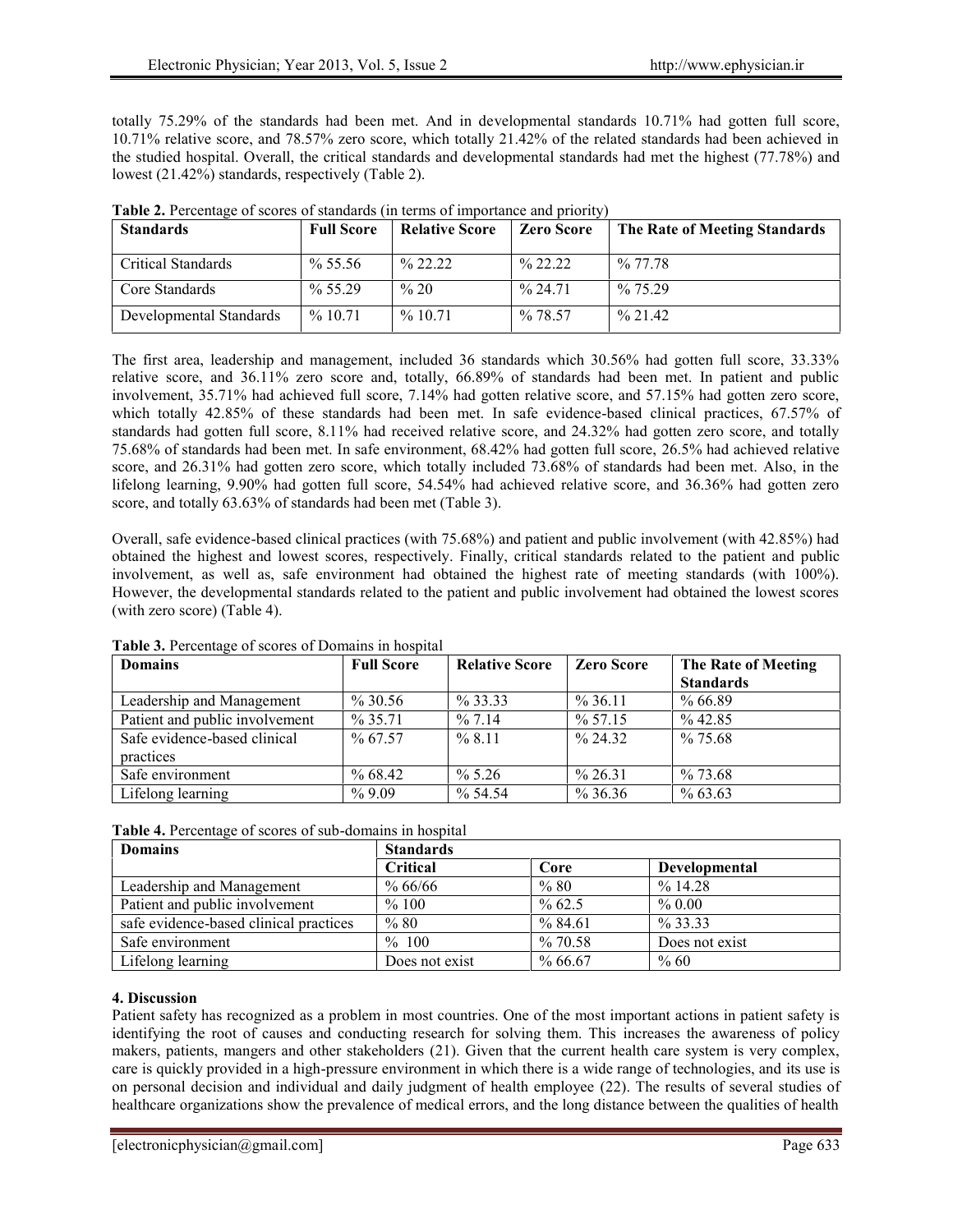care provided and the standards, such as medical errors, complications and infections after surgery, inadequate screening and cancer and etc (23). In this study, the studied hospital in the critical standards had gotten the highest score (77.78%) and in the developmental standards the lowest one (21.42%). Also, scores in the safe evidence-based clinical practices standards (75.68%) and in the area of patients and the public involvement (42.85%) were the highest and lowest ones, respectively. Generally, the hospital had a high level in terms of meeting the existing standards, and high critical and core standards had been met.

In Siddiqi and colleagues' study (24); safe environment (64%) and patient and public involvement (25%) had met the highest and lowest standards, respectively. In Baghaee`s study (25), the management support from patient safety was an important factor and its improvement and promotion was necessary, which this emphasizes on the necessity of items related to the leadership and management of the hospital. Also, in Fajardo's study (26), organizational learning items got the highest scores. One of the shortcomings of the hospital studied by the PSEHI model was that it did not have any expert with patient safety responsibility, although the existence of this person who was familiar with all aspects and areas of patient safety was necessary in the hospital. Also, the lack of regular training courses for the employees to improve of their skills and familiarize themselves with the new problems in field of safety can play an important role in the implementation of patient safety in hospitals.

# **5. Conclusion**

In summary, the findings of this research showed the PSFHI model is a useful model for survey of patient safety in hospitals. The PSFHI standards play an important role in improving patient safety using leadership, safety practices and creating good working conditions and environment for the staff. So focus on these standards is essential to improve patient safety in hospitals in Iran. Furthermore, the use of PSFI model in national level is recommended for reducing medical errors and improving patient safety.

### **Acknowledgements:**

The authors would like to tank the mangers and personnel of the Farabi eye hospital for their collaboration in this study.

## **Conflict of Interest:**

There is no conflict of interest to be declared.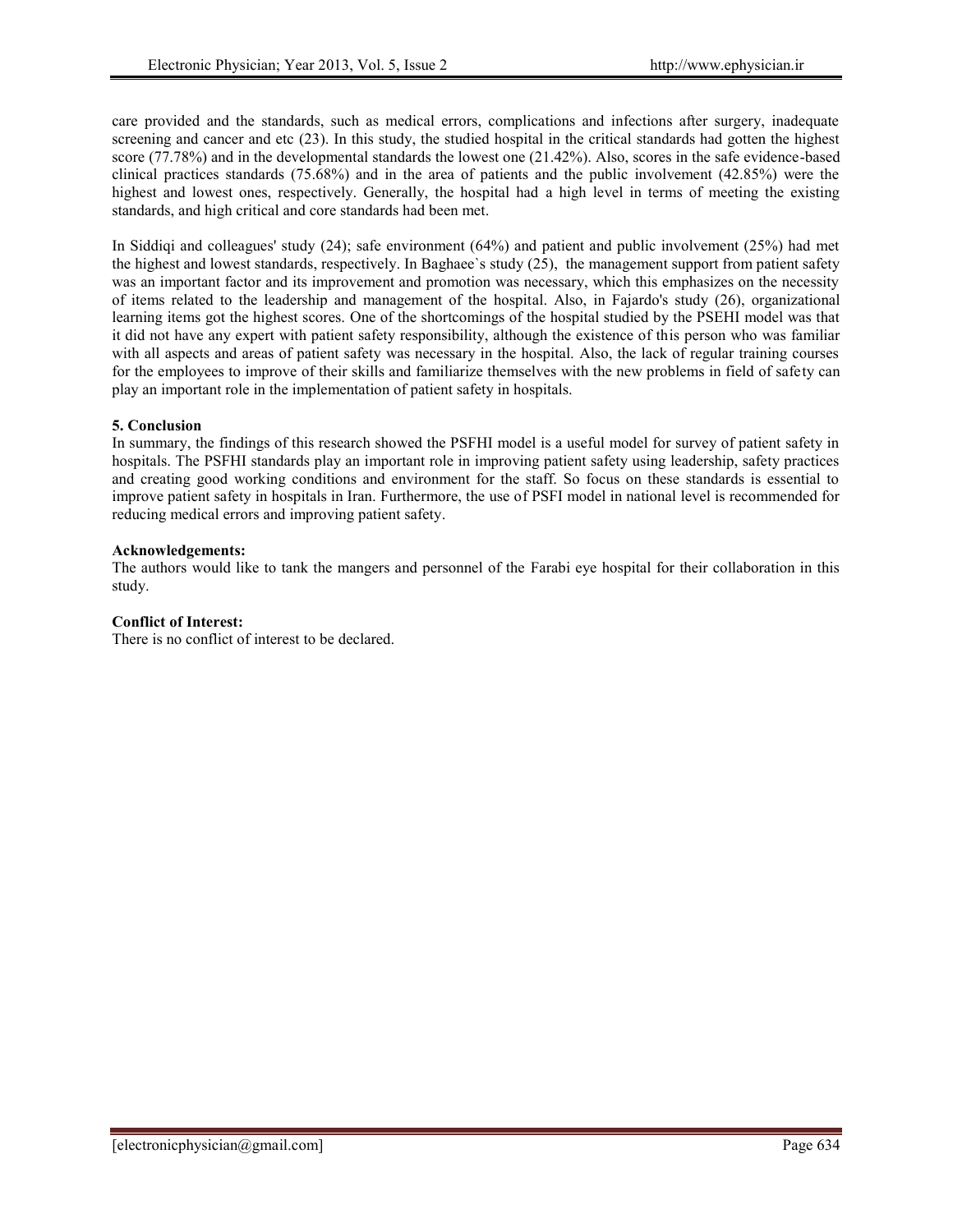#### **References**

- 1. Andaleeb SS. Service quality perceptions and patient satisfaction: a study of hospitals in a developing country. Social science & medicine. 2001; 52(9):1359-70.
- 2. Pedreira M, Marin H. Patient safety initiatives in Brazil: a nursing perspective. International Journal of Medical Informatics. 2004; 73(7):563-7.
- 3. Carpenter K, Duevel M, Lee P, Wu AW, Bates D, Runciman WB, et al. Measures of patient safety in developing and emerging countries: a review of the literature. Quality and Safety in Health Care. 2010; 19(1):48-54.
- 4. Wagner C, Smits M, Sorra J, Huang CC. Assessing patient safety culture in hospitals across countries. International Journal for Quality in Health Care. 2013; 25(3):213-21.
- 5. Donaldson SL. 10 facts on patient safety. Geneva: W.H.O; 2013 [cited 2013 Aug, 3]; Available from: http://www.who.int/features/factfiles/patient\_safety/en/.
- 6. Stewart L, Usher K. The impact of nursing leadership on patient safety in a developing country. Journal of Clinical Nursing. 2010; 19(21-22):3152-60.
- 7. Azimi L, Bahadori M. The effect of safety culture education on improvement of managers' attitudes towards patients' safety. International Journal of Collaborative Research on Internal Medicine and Public Health. 2012; 4(3):217-26.
- 8. Montgomery A, Todorova I, Baban A, Panagopoulou E. Improving quality and safety in the hospital: The link between organizational culture, burnout, and quality of care. British Journal of Health Psychology. 2013; 18(3):656-62.
- 9. Castle N, Sonon K. A culture of patient safety in nursing homes. Quality and Safety in Health Care. 2006; 15(6):405-8.
- 10. Scherer D, Fitzpatrick JJ. Perceptions of patient safety culture among physicians and RNs in the perioperative area. AORN journal. 2008; 87(1):163-75.
- 11. Manns BJ, Taub K, Vanderstraeten C, Jones H, Mills C, Visser M, et al. The impact of education on chronic kidney disease patients' plans to initiate dialysis with self-care dialysis: a randomized trial. Kidney international. 2005; 68(4):1777-83.
- 12. Reihani H, Haghiri A. Determination of bed sore risk factors in craniospinal trauma patients in intensive care units. Arak University of Medical Sciences Journal. 2007;10(2):39-46.
- 13. Safavi Bayat Z, Zorriasatain F. Determining risk factors associated with falling among elderly at residential care facilities in Tehran. The Journal of Qazvin University of Medical Sciences. 2008; 11(4):66-70.
- 14. Bloomfield Rubins H, Moskowitz MA. Complications of care in a medical intensive care unit. Journal of General Internal Medicine. 1990; 5(2):104-9.
- 15. Giraud T, Dhainaut JF, Vaxelaire JF, Joseph T, Journois D, Bleichner G, et al. Iatrogenic complications in adult intensive care units: A prospective two- center study. Critical Care Medicine. 1993; 21(1):40-51.
- 16. Stambouly JJ, McLaughlin LL, Mandel FS, Boxer RA. Complications of care in a pediatric intensive care unit: A prospective study. Intensive Care Medicine. 1996; 22(10):1098-104.
- 17. Zhan C, Miller MR. Excess Length of Stay, Charges, and Mortality Attributable to Medical Injuries during Hospitalization. Journal of the American Medical Association. 2003; 290(14):1868-74.
- 18. Greenstein AJ, Wahed AS, Adeniji A, Courcoulas AP, Dakin G, Flum DR, et al. Prevalence of adverse intraoperative events during obesity surgery and their sequelae. Journal of the American College of Surgeons. 2012; 215(2):271-7.
- 19. Brennan TA, Gawande A, Thomas E, Studdert D. Accidental deaths, saved lives, and improved quality. New England Journal of Medicine. 2005; 353(13):1405.
- 20. Hellings J, Schrooten W, Klazinga N, Vleugels A. Challenging patient safety culture: survey results. International Journal of Health Care Quality Assurance. 2007; 20(7):620-32.
- 21. Donaldson L, Philip P. Editorial: patient safety—a global priority. Bull World Health Organ. 2004;82:892- 3.
- 22. Brennan TA, Leape LL, Laird N, Hebert L, Localio A, Lawthers A, et al. Incidence of adverse events and negligence in hospitalized patients: results of the Harvard Medical Practice Study I. Quality and Safety in Health Care. 2004;13(2):145-51.
- 23. Stratton KM, Blegen MA, Pepper G, Vaughn T. Reporting of medication errors by pediatric nurses. Journal of pediatric nursing. 2004;19(6):385-92.
- 24. Siddiqi S, Elasady R, Khorshid I, Fortune T, Leotsakos A, Letaief M, et al. Patient Safety Friendly Hospital Initiative: from evidence to action in seven developing country hospitals. International Journal for Quality in Health Care. 2012;24(2):144-51.